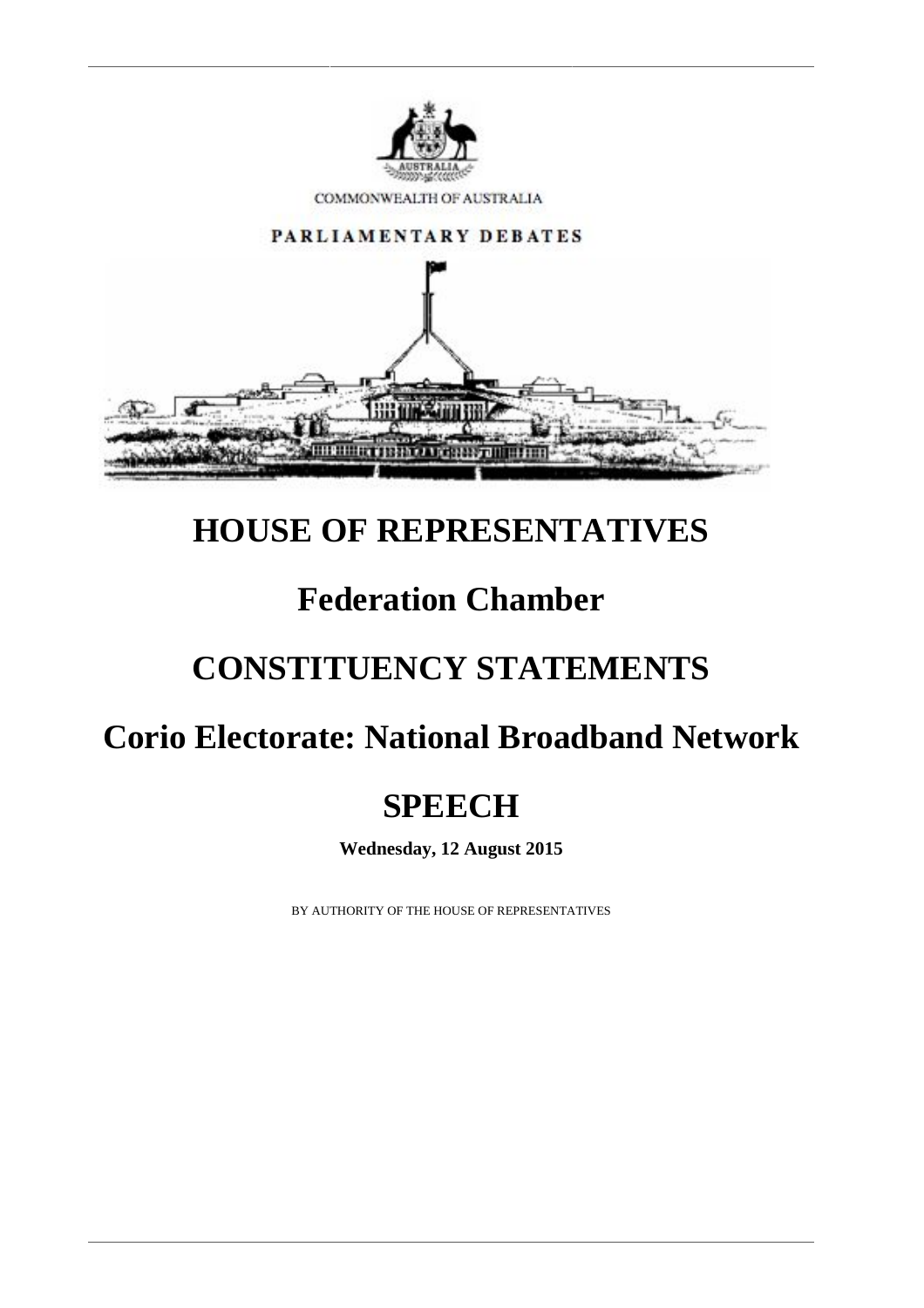### **SPEECH**

**Date** Wednesday, 12 August 2015 **Source** House **Page** 8187 **Proof** No **Questioner Responder Speaker** Marles, Richard, MP **Question No.**

**Mr MARLES** (Corio) (10:05): A couple of weeks ago the Minister for Communications visited my electorate of Corio to spruik the government's second-rate broadband network. The minister came to Geelong with much fanfare, using as his mode of transport one of the largest rail infrastructure projects in Australia's history, the Regional Rail Link, which was made possible by the former Labor government. But while that project actually happened, when it comes to the NBN the minister has been found wanting. The minister promised during the 2013 election that all premises would have access to download speeds of 25 to 100 megabits per second by the end of 2016. But is this happening? Certainly not in my electorate, even though, as the minister has discovered, we now have some very impressive rail timetables.

Under Labor, NBN Co had begun work on the fibre network in Geelong. In June 2013, work began to bring fibre broadband to about 2,400 homes and businesses. Work was scheduled to deliver fibre to about 44,000 homes and businesses in Greater Geelong, from Lovely Banks to St Leonards, from Clifton Springs to Corio. But despite promising to honour all contracts prior to the election, in government Tony Abbott and Malcolm Turnbull cancelled the entire fibre rollout to Corio. Nearly two years into their term, the coalition has only just started rolling out their second-rate network on the Bellarine Peninsula. Despite promising to deliver the NBN to all homes by 2016, the coalition has not added a single existing home in Geelong to their 18-month rollout schedule.

This stands in stark contrast to our neighbour, Ballarat, which had the NBN rolled out prior to the 2013 election. Their good fortune in being at the head of the queue in Labor's rollout of the NBN has placed Ballarat firmly in the 21st century, while Geelong loses ground.

For regional Australia the NBN offered the prospect that businesses could now operate in cities like Geelong and Ballarat, when previously the only option was Melbourne. In regional Australia we could aspire to have our share of the economic activity which had previously been possible only in our capitals.

#### **Ms Henderson interjecting**—

The DEPUTY SPEAKER: The member for Corangamite.

**Mr MARLES:** This exciting future is now Ballarat's present, while Geelong is increasingly left behind in the digital past.

#### **Ms Henderson interjecting**—

**Mr MARLES:** The truth is that when it comes to the NBN, as with so much else, the Prime Minister, the minister and indeed the member for Corangamite have abandoned Geelong.

This week marks the six-month anniversary of the Prime Minister's infamous statement that 'good government starts today'. The people of Geelong and most people in Corio still do not know when they will get the NBN as part of that good government, or the type of NBN they will get. Geelong must not be left behind when it comes to rolling out the NBN.

#### **Ms Henderson interjecting**—

An honourable member: A point of order, Madam Deputy Speaker. The member for Corangamite will have an opportunity to respond in a moment. It is a three-minute constituency statement. There is not much time.

The DEPUTY SPEAKER: Yes, you are wasting your colleague's time.

Honourable members interjecting—

The DEPUTY SPEAKER: It does not do that in this chamber. Please, the member for Corio has the call.